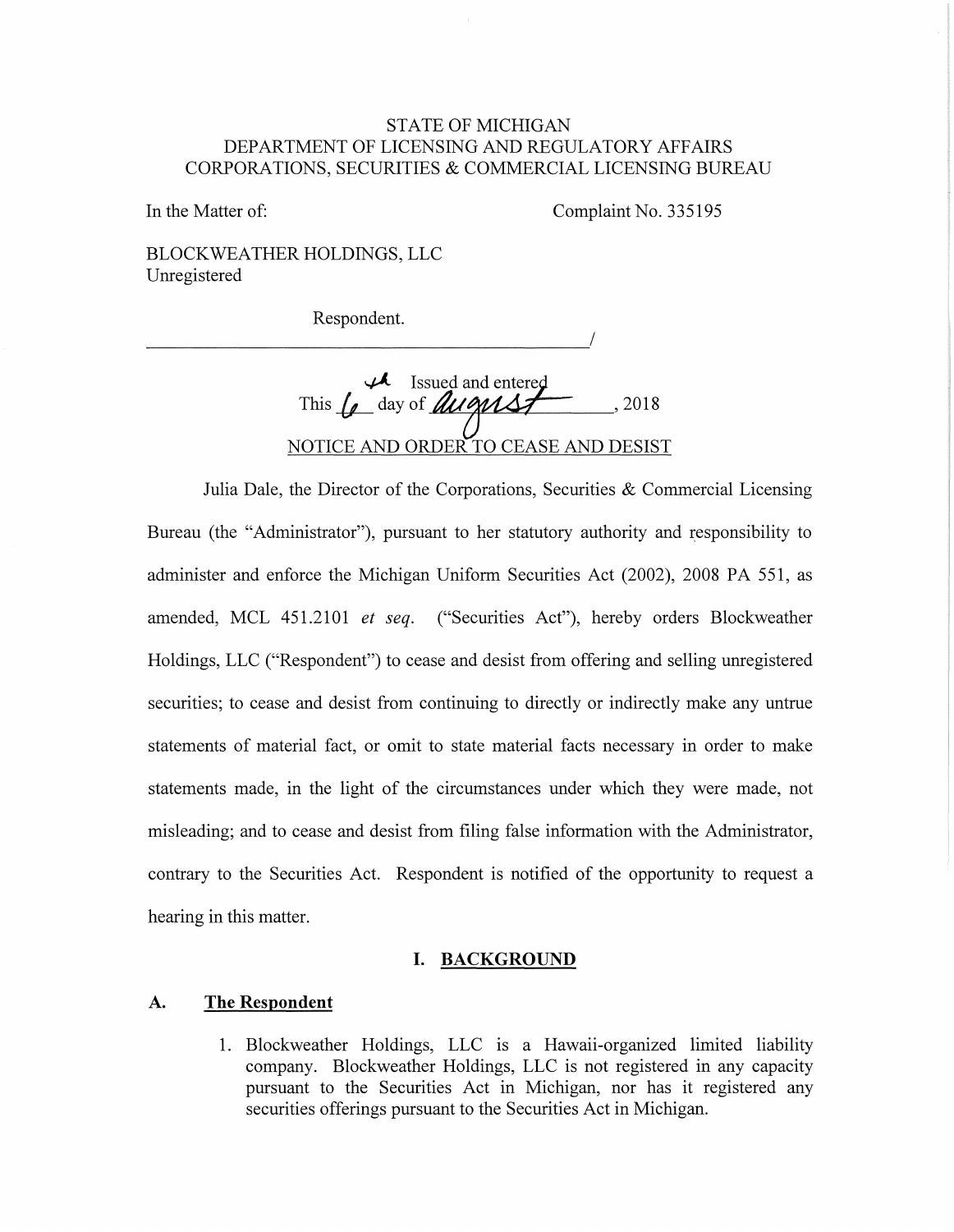## **B. Findings of Fact**

- 1. The Bureau conducted an investigation of Respondent's activities.
- 2. The investigation developed evidence that Respondent offered or sold limited liability company interests which are "investment contract" securities as that term is defined by the Securities Act to Michigan investor JZ. Investor JZ was older than sixty at the time of the offer and sale.
- 3. The investment contracts offered or sold were not registered pursuant to the Securities Act, nor has Respondent identified any applicable exemption, exception, preemption, or exclusion from the Securities Act.
- 4. Respondent provided a "Pitch Book" to Investor JZ which touted the anticipated profits that would result from investing with Respondent, as well as a summary of past returns of generic customers for specific time periods.  $(Exhibit 1 - Pitch Book)$ . The Pitch Book provided to Investor JZ to induce his investment with Respondents did not identify that Respondent's underlying investments in cryptocurrencies were speculative and involved exceptionally very high risk of total  $loss<sup>1</sup>$  A reasonable investor might consider it important to his or her investment decision that the underlying investments of a fund are speculative and involve a very high risk of total loss.
- 5. Respondent, through counsel, submitted correspondence to the Bureau in which it stated that Respondent's transaction with Investor JZ could not be a security because Investor JZ did not provide fiat currency to Respondent for the investments. Investor JZ, however, provided the Bureau with copies of wire transfer confirmations showing that Respondent did in fact receive fiat currency from Investor JZ in the form of United State of America Dollars. Respondent's statement regarding the nature of Investor JZ's investment was false and misleading at the time it was submitted, and may have been material to the Bureau's determination of whether the transaction fell within the scope of the Securities Act.

# II. **RELEVANT STATUTORY PROVISIONS**

1. Section  $102c(c)$  of the Securities Act, MCL  $451.2102c(c)$ , defines "Security", in part, as:

<sup>&</sup>lt;sup>1</sup> Respondent provided the Bureau with a copy of a risk disclosure document (Exhibit  $2 -$  Risk Disclosure) that it purportedly provided to investors. Investor JZ indicated that he never received such a document, and that the Pitch Book was the only literature that he received before his purchase of Respondent's securities.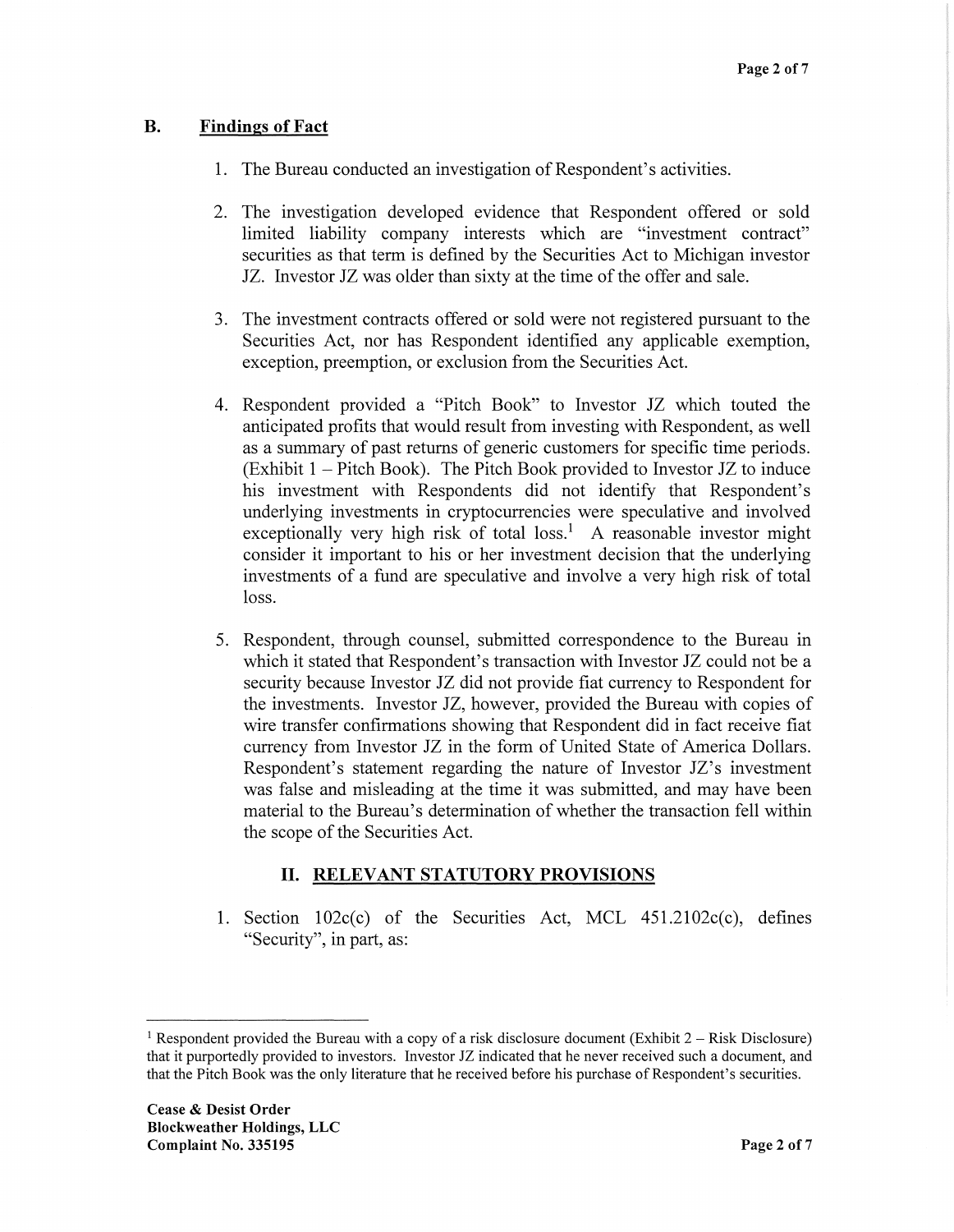a note; stock; treasury stock; security future; bond; debenture; evidence of indebtedness; certificate of interest or participation in a profit-sharing agreement; collateral trust certificate; preorganization certificate or subscription; transferable share; investment contract; voting trust certificate; certificate of deposit for a security; fractional undivided interest in oil, gas, or other mineral rights; put, call, straddle, option, or privilege on a security, certificate of deposit, or group or index of securities, including an interest in or based on the value of that put, call, straddle, option, or privilege on that security, certificate of deposit, or group or index of securities, put, call, straddle, option, or privilege entered into on a national securities exchange relating to foreign currency, an investment in a viatical or life settlement agreement; or, in general, an interest or instrument commonly known as a "security"; or a certificate of interest or participation in, temporary or interim certificate for, receipt for, guarantee of, or warrant or right to subscribe to or purchase, any of the foregoing...

\*\*\*

(v) The term includes an investment in a common enterprise with the expectation of profits to be derived primarily from the efforts of a person other than the investor. As used in this subparagraph, a "common enterprise" means an enterprise in which the fortunes of the investor are interwoven with those of either the person offering the investment, a third party, or other investors ...

2. Section 301 of the Securities Act, MCL 451.2301, states:

A person shall not offer or sell a security in this state unless 1 or more of the following are met:

(a) The security is a federal covered security.

(b) The security, transaction, or offer is exempted from registration under sections 201 to 203.

( c) The security is registered under this act.

3. Section 503(1) of the Securities Act, MCL 451.2503(1), states:

In a civil action or administrative proceeding under this act, a person claiming an exemption, exception, preemption, or exclusion has the burden to prove the applicability of the exemption, exception, preemption, or exclusions.

**Cease** & **Desist Order Blockweather Holdings, LLC Complaint No. 335195 Page 3 of 7**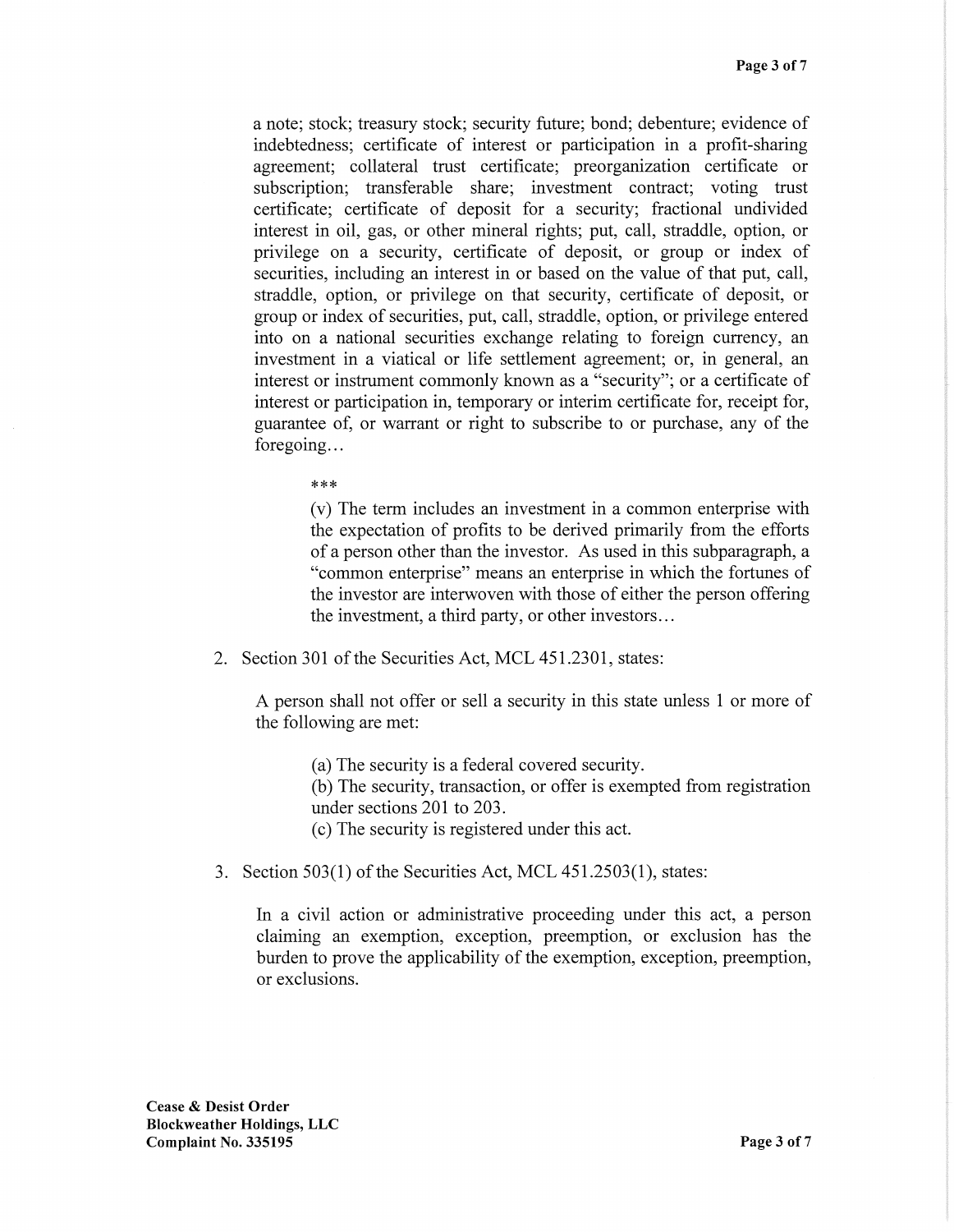4. Section 501 of the Securities Act, MCL 451.2501, states:

It is unlawful for a person, in connection with the offer, sale, or purchase of a security or the organization or operation of a Michigan investment market under article 4A, to directly or indirectly do any of the following:...

(b) Make an untrue statement of a material fact or omit to state a material fact necessary in order to make the statements made, in the light of the circumstances under which they were made, not misleading...

5. Section 505 of the Securities Act, MCL 451.2505, states:

A person shall not make or cause to be made, in a record that is used in an action or proceeding or filed under this act, a statement that, at the time and in the light of the circumstances under which it is made, is false or misleading in a material respect, or, in connection with the statement, omit to state a material fact necessary to make the statement made, in the light of the circumstances under which it was made, not false or misleading.

## III. **CONCLUSIONS OF LAW**

- 1. Respondent, Blockweather Holdings, LLC, offered and sold an investment contract security to Michigan Investor JZ, and has not identified a relevant exemption, exception, preemption, or exclusion from Securities Act registration requirements, contrary to section 301 of the Securities Act, MCL 451.2301.
- 2. Respondent, Blockweather Holdings, LLC, in connection with the offer or sale of a security to Investor JZ, omitted to state material facts necessary to make other statements made not misleading in light of the circumstances under which they were made. Respondent stated in its Pitch Book that investors could expect large profits and that past investors had experienced significant profits as a result of investing with Respondent; however, Respondent omitted to state that the investments, which involved cryptocurrencies, were speculative and carried with them significant risk of total loss. The statements regarding the speculative nature of the investments and the risk of total loss were material, and were omitted from the Pitch Book used to solicit Investor JZ's investment, contrary to section 501(b) of the Securities Act, MCL 451.2501(b).
- 3. Respondent, Blockweather Holdings, LLC, made a false or misleading statement in a record submitted to the Bureau when it stated that Investor JZ never provided fiat currency to Respondent for investment. Investor JZ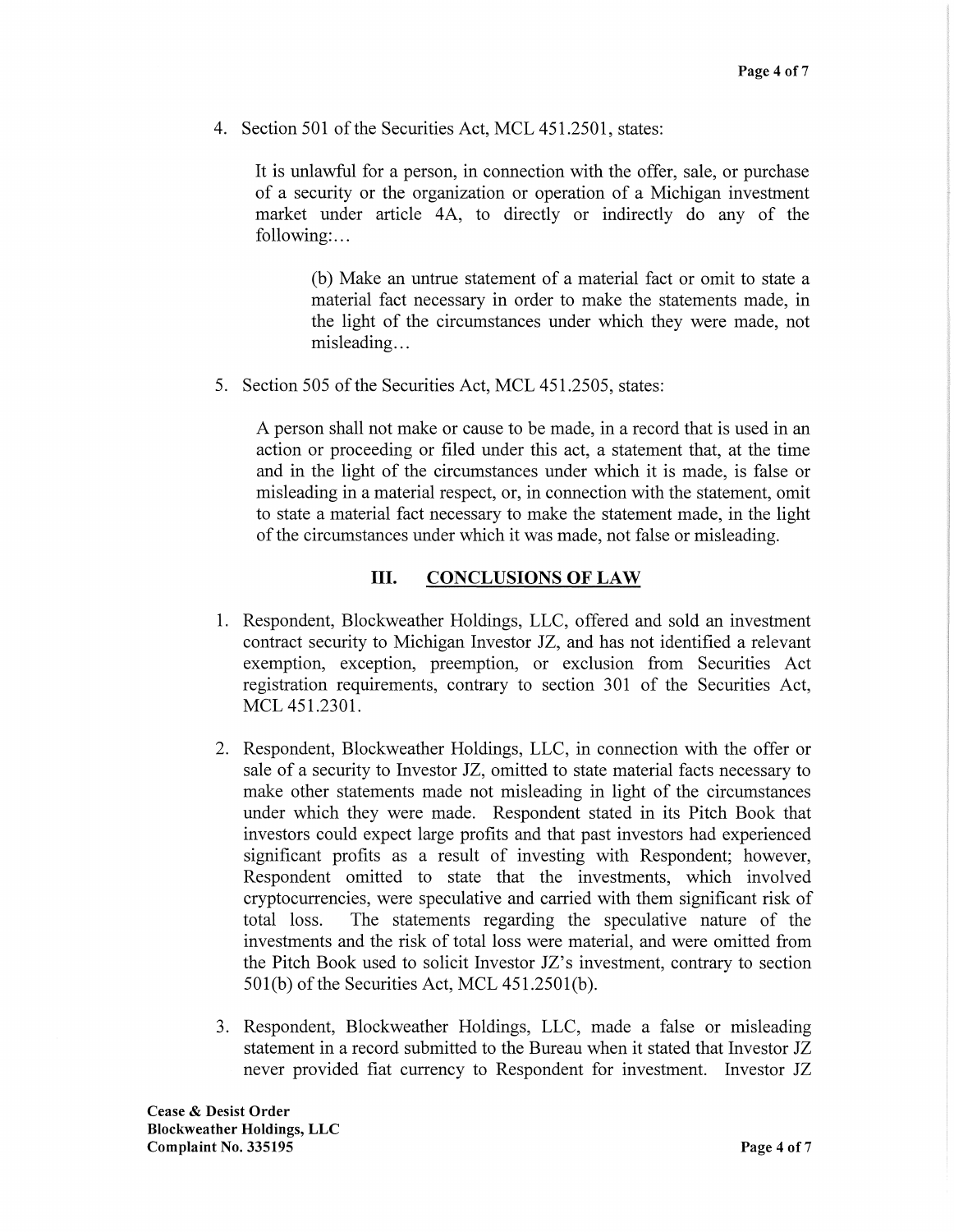provided wire transfer confirmations showing transfers of United States Dollars to Respondent. The statement was material because the Bureau may have considered the nature of the capital contribution in its analysis of whether the transaction between Investor JZ and Respondent fell within the scope of the Securities Act, and it was false or misleading when made, contrary to section 505 of the Securities Act, MCL 451.2505.

## IV. **ORDER**

IT IS THEREFORE ORDERED, pursuant to section 604 of the Securities Act, MCL 451.2604, that:

- A. Respondent shall immediately CEASE AND DESIST from continuing to offer or sell unregistered securities; from, in connection with the offer or sale of securities, directly or indirectly making any untrue statements of material fact or omitting to state material facts necessary in order to make other statement made, in the light of the circumstances under which they were made, not misleading; and from submitting false or misleading statements to the Bureau, contrary to the Securities Act.
- B. Pursuant to section 604(2) of the Securities Act, this Notice and Order to Cease and Desist is IMMEDIATELY EFFECTIVE.
- C. In her Final Order, the Administrator, under section 604(4) of the Securities Act, MCL 451.2604(4), intends to impose civil fines of \$60,000.00 against Respondent.
- D. Pursuant to section 508 of the Securities Act, MCL 451.2508, a person that willfully violates the Securities Act, or an order issued under the Securities Act, is guilty of a felony punishable by imprisonment for not more than 10 years or a fine of not more than \$500,000.00 for each violation, or both. An individual convicted of violating a rule or order under this act may be fined, but shall not be imprisoned, if the individual did not have knowledge of the rule or order.
- E. The Administrator retains the right to pursue further administrative action against Respondent under the Securities Act if the Administrator determines that such action is necessary and appropriate in the public interest, for the protection of investors and is authorized by the Securities Act.

## **V. NOTICE OF OPPORTUNITY FOR HEARING**

Section 604 of the Securities Act, MCL 451.2604, provides that Respondent has 30 days beginning with the first day after the date of service of this Notice and Order to Cease and Desist to submit a written request to the Administrator asking that this matter be scheduled for a hearing. If the Administrator receives a written request in a timely

**Cease** & **Desist Order Blockweather Holdings, LLC Complaint No. 335195 Page 5 of 7**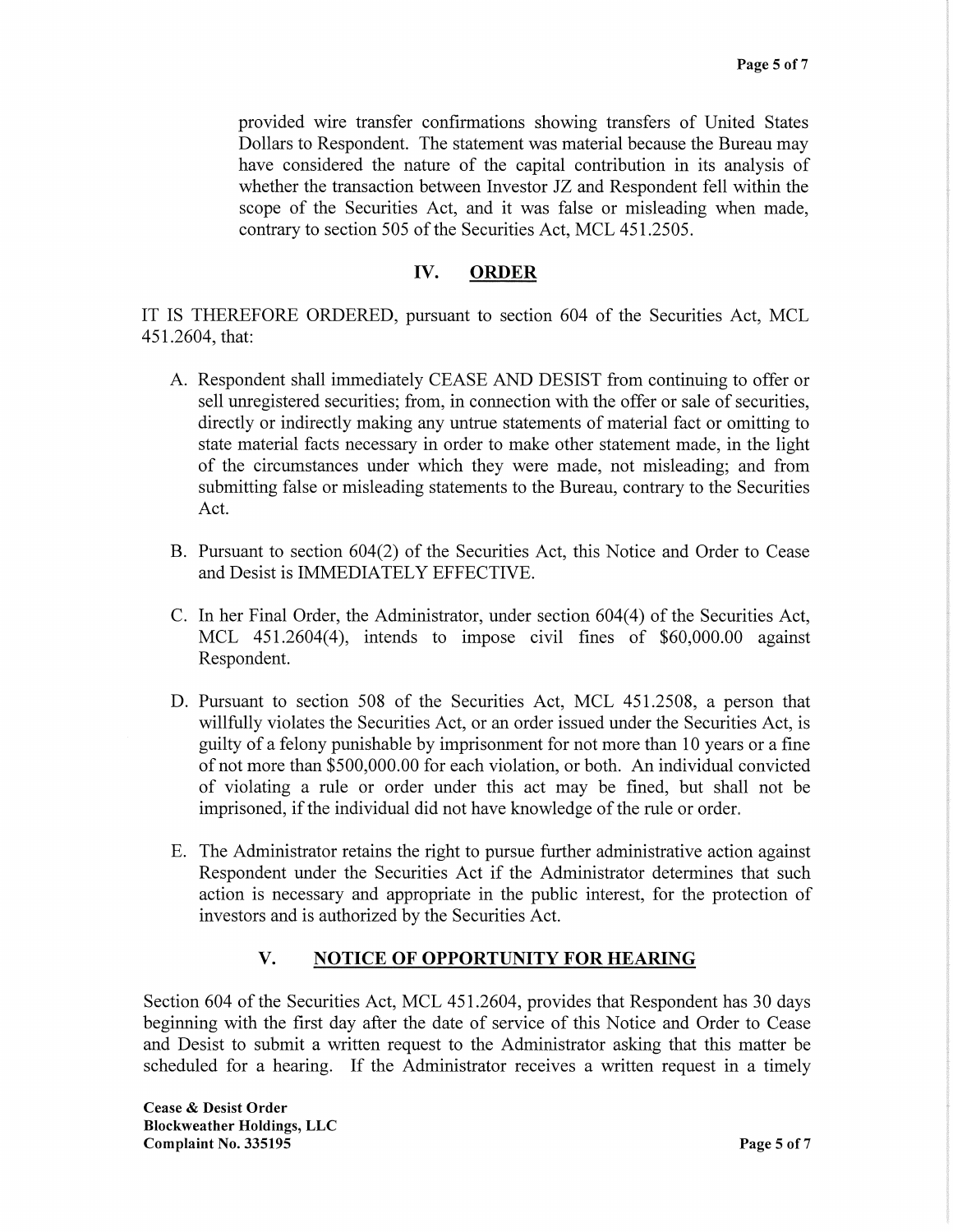manner, the Administrator shall schedule a hearing within 15 days after receipt of the request. The written request for a hearing must be addressed to:

> Corporations, Securities & Commercial Licensing Bureau Regulatory Compliance Division P.O. Box 30018 Lansing, MI 48909

### **VI. ORDER FINAL ABSENT HEARING REQUEST**

A. Under section 604 of the Securities Act, MCL 451.2604, the Respondent's failure to submit a written request for a hearing to the Administrator within 30 days after the service date of this **NOTICE AND ORDER TO CEASE AND DESIST** shall result in this order becoming a **FINAL ORDER** by operation of law. The **FINAL ORDER** includes the imposition of the fines cited described in section IV.C., and the fine amounts set forth below will become due and payable to the Administrator within sixty (60) days after the date this order becomes final:

> \$60,000.00 - Blockweather Holdings, LLC, under section 604 of the Securities Act, MCL 451.2604.

B. CIVIL FINE payments should be payable to the STATE OF MICHIGAN and contain identifying information (e.g., names and complaint numbers) and mailed to the following address:

> Corporations, Securities & Commercial Licensing Bureau Final Order Monitoring P.O. Box 30018 Lansing, MI 48909

- C. Failure to comply with the terms of this Order within the time frames specified may result in additional administrative penalties, including the summary suspension or continued suspension of all registrations held by Respondent under the Securities Act, the denial of any registration renewal, and/or the denial of any future applications for registration, until full compliance is made. Respondent may voluntarily surrender or withdraw a registration under the Securities Act; however, the surrender or withdrawal will not negate the summary suspension or continued suspension of the relevant registrations or any additional administrative proceedings if a violation of this Order or the Securities Act occurred.
- D. Failure to pay the civil fines within six (6) months after this Order becomes final may result in the referral of the civil fines to the Michigan Department of Treasury for collection action against Respondent.